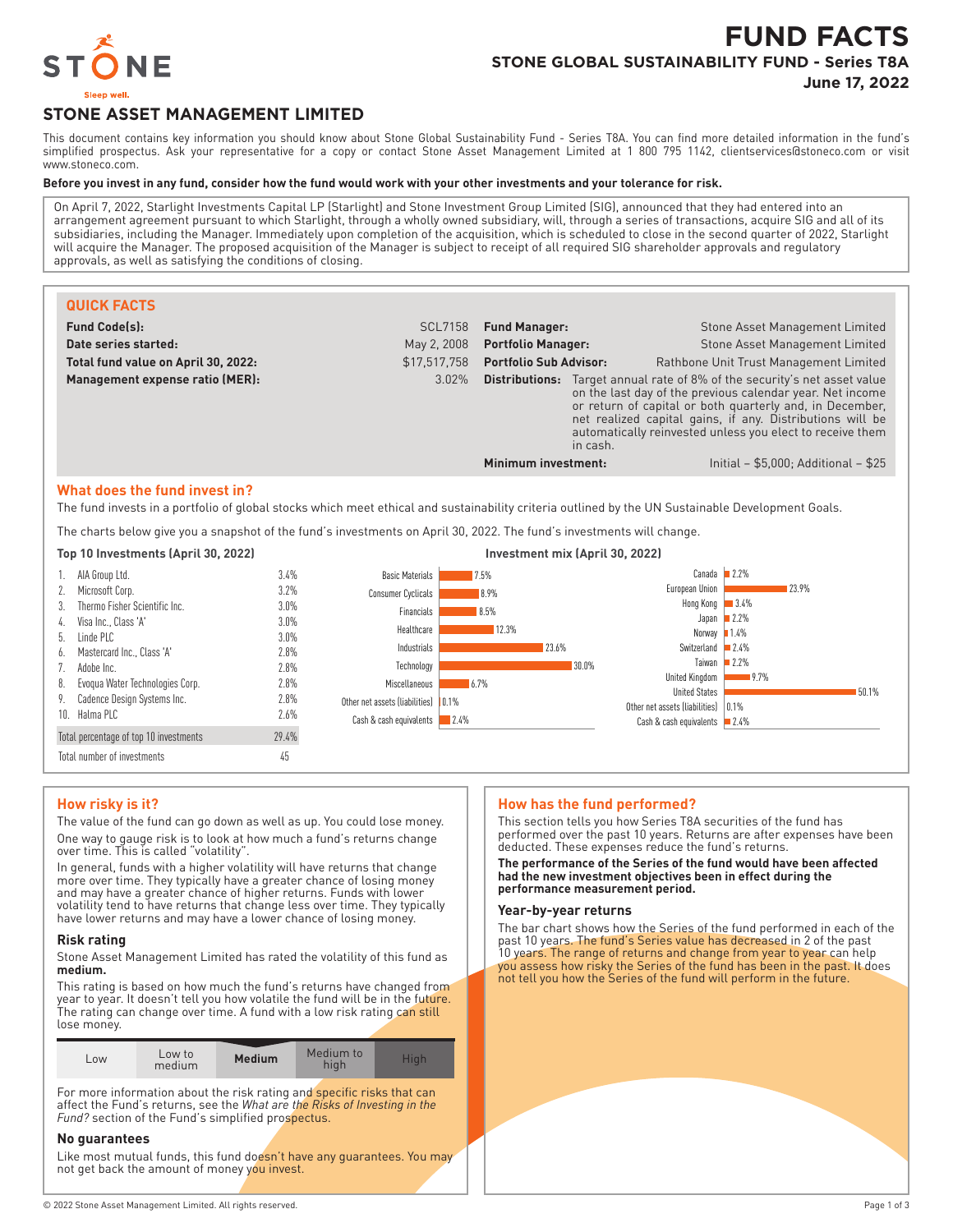

# **STONE GLOBAL SUSTAINABILITY FUND - Series T8A**



#### **Best and worst 3-month returns**

This table shows the best and worst returns for Series T8A securities of the fund in a 3-month period over the past 10 years. The best and worst 3-month returns could be higher or lower in the future. Consider how much of a loss you could afford to take in a short period of time.

|              | Return  | 3 months ending | If you invested \$1,000 at the beginning of the period |
|--------------|---------|-----------------|--------------------------------------------------------|
| Best return  | 17.99%  | April 30, 2017  | Your investment would rise to \$1.179.90.              |
| Worst return | –18 በ9% | March 31, 2022  | Your investment would drop to \$819.10.                |

#### **Average return**

The annual compound return of the Series of the fund was approximately 5.7% over the past 10 years. If you had invested \$1,000 in the Series of the fund 10 years ago, your investment would now be worth \$1,749.53.

#### **Who is this fund for?**

#### **This fund is suitable for investors:**

- Seeking capital growth and exposure to global stocks which meet ethical and sustainability criteria
- With a mid-term to long-term investment horizon with a medium risk tolerance

This fund may not be suitable for investors with a short-term investment horizon.

#### **A word about tax**

In general, you'll have to pay income tax on any money you make on a fund. How much you pay depends on the tax laws where you live and whether or not you hold the fund in a registered plan such as a Registered Retirement Savings Plan or a Tax-Free Savings Account.

Keep in mind that if you hold your fund in a non-registered account, fund distributions are included in your taxable income, whether you get them in cash or have them reinvested.

#### **How much does it cost?**

The following tables show the fees and expenses you could pay to buy, own and sell Series T8A securities of the fund.

The fees and expenses – including any commissions – can vary among series of a fund and among funds. Higher commissions can influence representatives to recommend one investment over another. Ask about other funds and investments that may be suitable for you at a lower cost.

#### **1. Sales charges**

Series T8A is the initial sales charge option.

| Sales charge option  | What you pay                           |                                         | How it works                                                                                                                                                                  |
|----------------------|----------------------------------------|-----------------------------------------|-------------------------------------------------------------------------------------------------------------------------------------------------------------------------------|
|                      | in percent (%)                         | in dollars (\$)                         |                                                                                                                                                                               |
| Initial sales charge | $\,$ 0% to 5% of the amount<br>you buy | \$0 to \$50 on every<br>\$1,000 you buy | Negotiated between you and your representative.<br>The initial sales charge is deducted from the amount you invest. It goes to<br>your representative's firm as a commission. |
|                      |                                        |                                         |                                                                                                                                                                               |